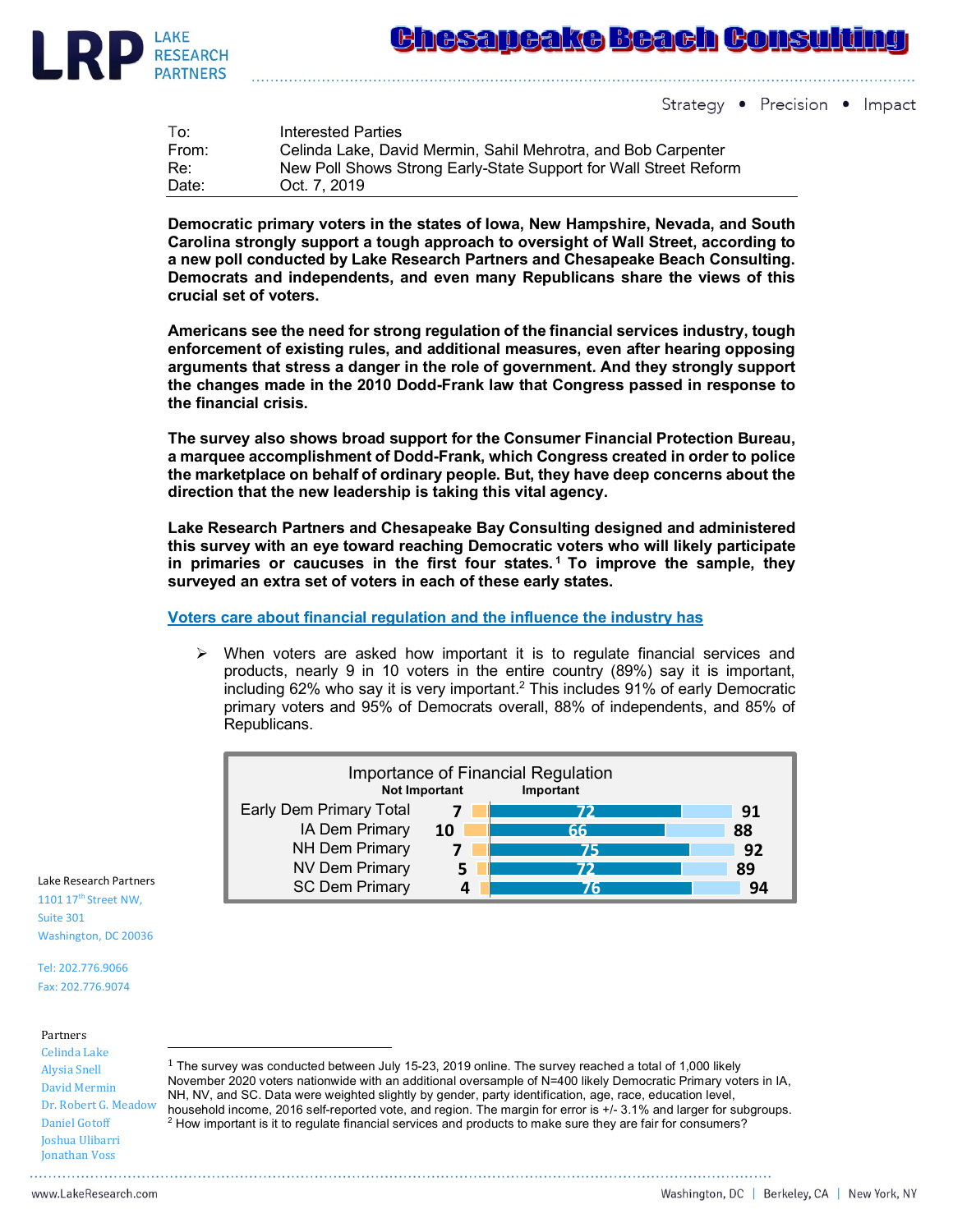

## **Voters support increased financial regulation**

 

 $\triangleright$  Nearly eight in ten (79%) early Democratic primary voters support more financial regulation, as do nearly seven in ten (69%) voters overall, even when it is framed as "government regulation."3 A majority of Democrats (81%), independents (58%) and even Republicans (60%) say there should be more regulation of financial companies.





 $\triangleright$  Voters believe that the practices of Wall Street merit additional government regulation beyond the measures taken after the 2008 financial crisis. <sup>4</sup> Over four in five (81%) early Democratic primary voters and around three in four (73%) voters overall say that further accountability is needed, while only 11% say that companies' practices have changed enough that they don't need further regulation.

 $3$  Generally speaking, do you think there should be more government regulation of financial companies, such as Wall Street banks, mortgage lenders, payday lenders, debt collectors, and credit card companies, or less regulation of these companies?

<sup>4</sup> Should Wall Street financial companies be held accountable with tougher rules and enforcement for the practices that caused the financial crisis in 2008, or have their practices changed enough that they don't need further regulation?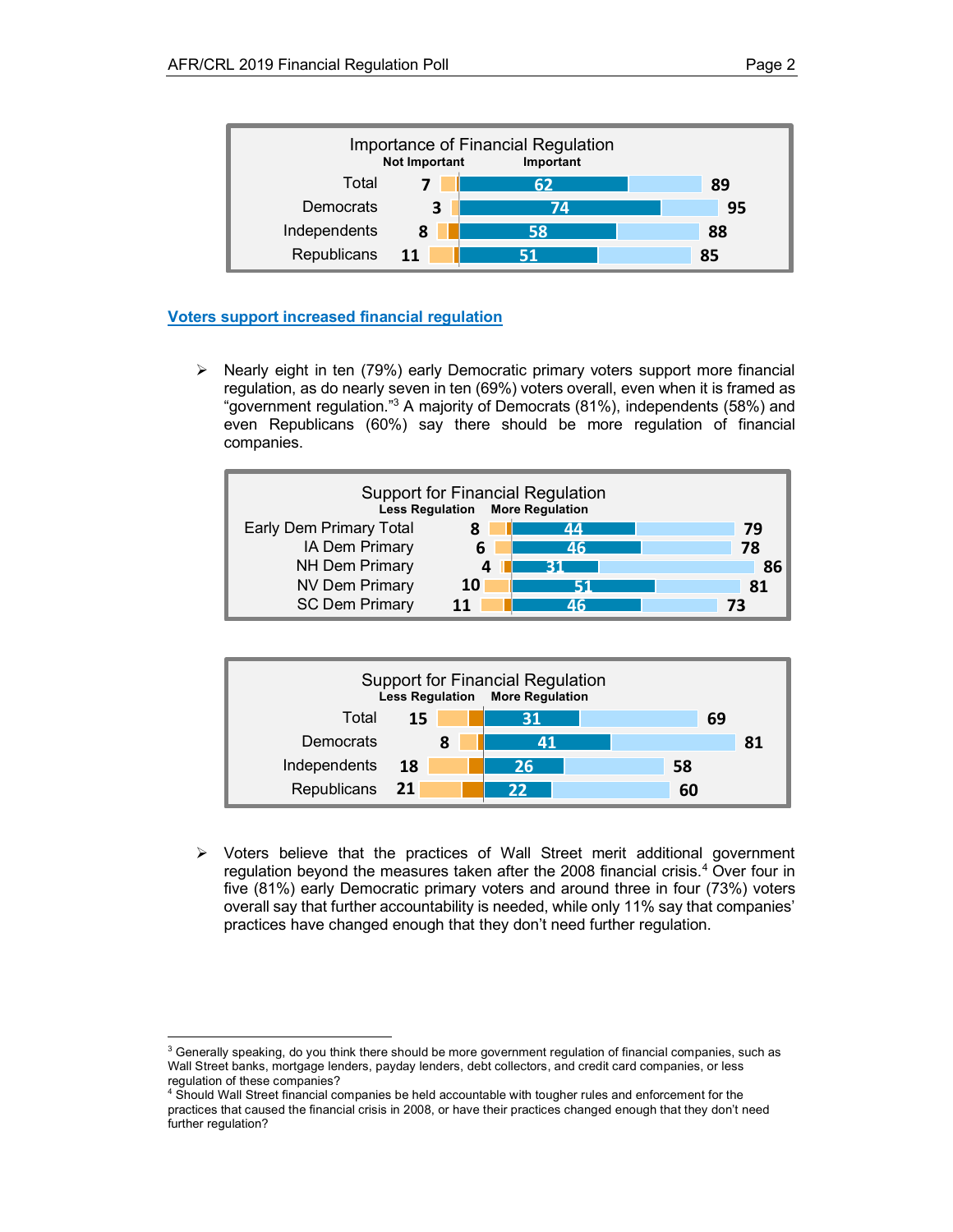**65**



 $\triangleright$  Support for the 2010 Wall Street reform law, Dodd-Frank is strong, with 81% of voters saying they favor the law when it is described to them and only 9% saying they are opposed.<sup>5</sup> Support is strong from both early Democratic voters (86% favor) and across party overall.

**17**

**Republicans** 





 $\triangleright$  After hearing arguments from both sides on the Wall Street reform law, support among voters remains strong.<sup>6</sup> Over seven in ten (73%) early Democratic Primary

 

<sup>5</sup> Now here is a description of the Wall Street reform law that was passed after the financial crisis: In addition to requiring federal oversight of a larger range of financial companies, this law also prohibits banks from certain risky practices, and created the Consumer Financial Protection Bureau to fight against abusive financial practices that hurt consumers. It also bans taxpayer-funded bailouts of large banks and financial companies and, instead, sets up a system where investors rather than taxpayers bear the losses of bank failures. Please indicate whether, overall, you favor or oppose this law.

<sup>&</sup>lt;sup>6</sup> Now here are a pair of statements about Wall Street reform: A. \_ [PRO-REFORM] Some people say that families are struggling to make ends meet. We need to make sure we don't give more power and profits to CEOs and big corporations at the expense of the rest of us. We don't need more people to be ripped off by payday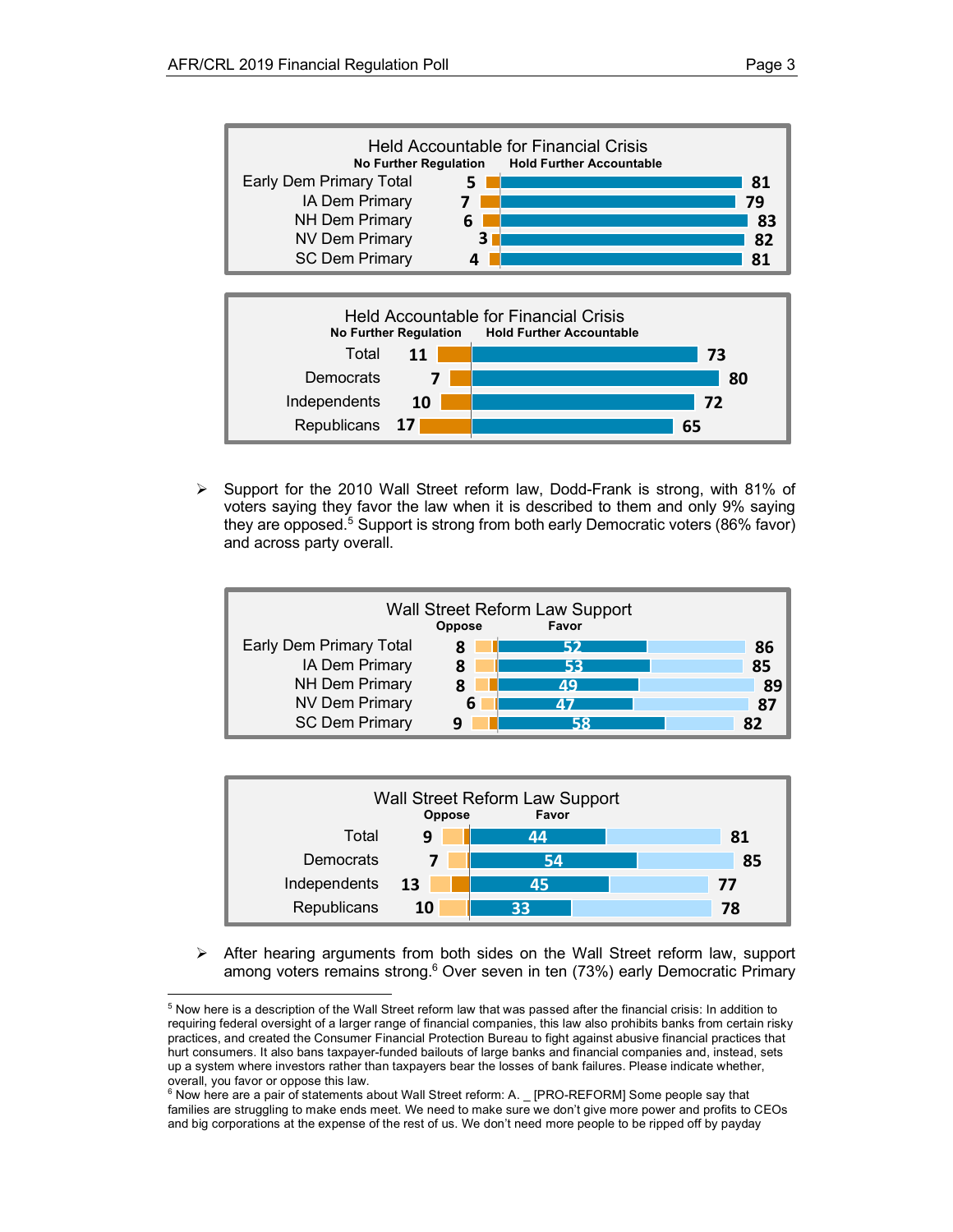voters say the pro-reform statement is closer to their own view, while only 12% pick the anti-reform statement. Among the electorate as a whole, 60% choose the proreform statement while only 20% choose the anti-reform argument. Intensity among Democrats and independents remains largely unchanged, with 53% of Democrats and 44% of independents saying the pro-reform statement comes much closer to their own view. A plurality (46%) of Republicans also choose the pro-reform statement over the anti-reform statement (29%).





 $\triangleright$  A majority (58%) of voters say that financial companies have too much control and influence over the economy overall.<sup>7</sup> This includes 70% of Democrats and 57% of independents, with a plurality (44%) of Republicans also agreeing.



 $\triangleright$  Voters see a clear need for financial regulation.<sup>8</sup> Nearly a majority (49%) say that it is closer to their view that Wall Street and the financial industry are too powerful and

<sup>8</sup> Now here are two statements: A. \_Some people say that Wall Street and the financial industry are too powerful and engaged in reckless practices that pose a continuing threat to the economy and people's financial well-being.

lenders, big banks, and Wall Street. We need tough regulation of the industry that caused the financial crisis and has made it harder and harder for families to get by. B. [ANTI-REFORM] Other people say the so-called Wall Street reform law is a job killer that created a brand-new federal agency that has already cost taxpayers billions of dollars, and has done more harm than good for our economy. Excessive government regulation and bureaucracy discourage businesses from creating jobs, limit consumer choice, and are hurting small businesses that had nothing to do with the financial crisis. Of the two, please indicate which statement is closer to your own view, even if neither is exactly right.

<sup>7</sup> When you think about the economy overall, do financial companies have too much control and influence, or is the amount about right, or are you not sure?

B. Other people say that government has intervened too much in changing the financial system and that more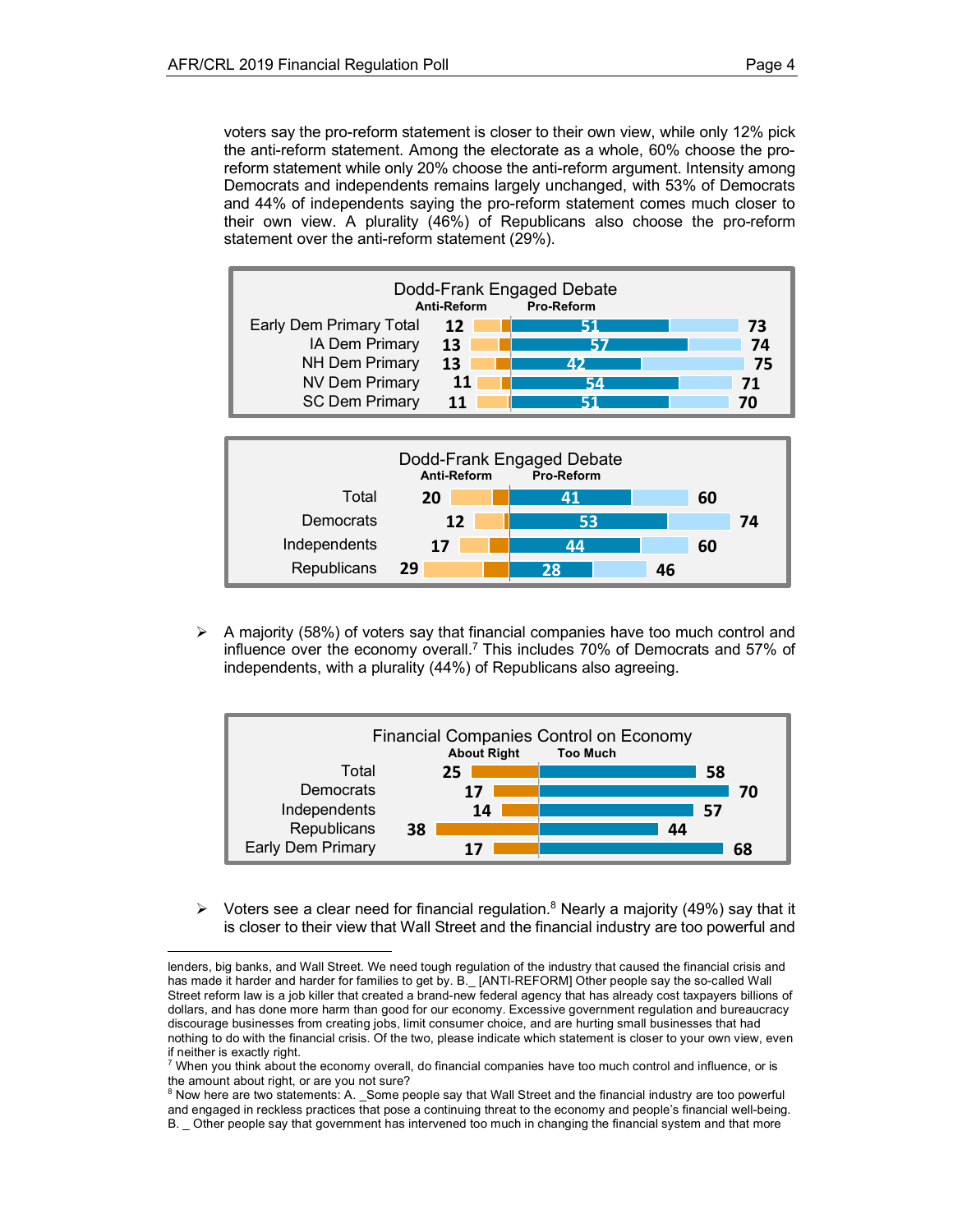pose a continued threat, while only 20% say it is closer to their view that the government has intervened too much in changing the financial system. The prointervention statement beats the anti-government statement among Democrats (+50), independents (+34), and even Republicans (+5).



**Concern about recent actions taken or proposed by the CFPB**

- $\triangleright$  Seven in ten voters (70%) are concerned about recent actions ending enforcement of rules that protect people in the military from abuse by payday lenders, including 47% who are very concerned. $9$
- $\triangleright$  Similarly, over two-thirds of voters are concerned about the CFPB reducing efforts to protect students from abusive student loans and student loan servicers and ending public access to the database of complaints filed against banks and other financial firms.



intrusive regulation would hinder innovation and slow down economic growth. Please indicate which one is closer to your own view, even if neither is exactly right.

 

<sup>9</sup> Now here are some actions the leadership of the Consumer Financial Protection Bureau has taken or proposed recently. For each, please indicate if the statement is very concerning, somewhat concerning, a little concerning, or not at all concerning: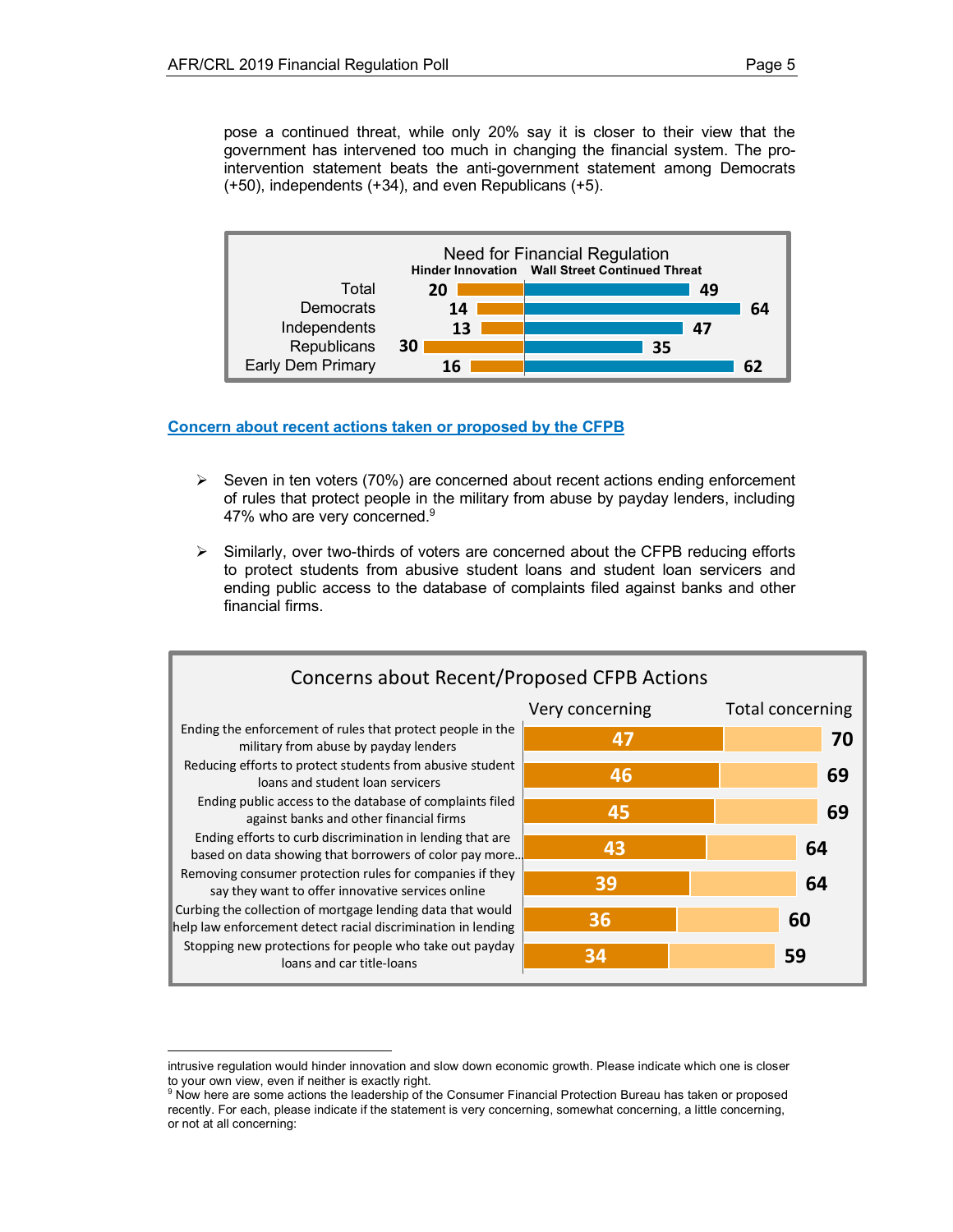Ø Strong majorities of Democrats and independents are concerned about every CFPB action tested, with a majority of Republicans concerned about many as well. Over seven in ten Democratic primary voters in early states (Iowa, New Hampshire, Nevada, and South Carolina) are also concerned about nearly all of the proposed or recent actions.

| % Total Concerning<br>(% Very Concerning)                                                                                                     | <b>Total</b> | <b>Dem</b> | Ind        | <b>Rep</b> | <b>Early Dem</b><br><b>Primary</b><br>(IA, NH,<br>NV, SC) |
|-----------------------------------------------------------------------------------------------------------------------------------------------|--------------|------------|------------|------------|-----------------------------------------------------------|
| <b>Ending the enforcement of</b><br>rules that protect people in<br>the military from abuse by<br>payday lenders                              | 70<br>(47)   | 76<br>(55) | 65<br>(50) | 66<br>(38) | 73<br>(55)                                                |
| <b>Reducing efforts to protect</b><br>students from abusive<br>student loans and student<br>loan servicers                                    | 69<br>(46)   | 81<br>(59) | 67<br>(47) | 58<br>(30) | 77<br>(57)                                                |
| <b>Ending public access to the</b><br>database of complaints filed<br>against banks and other<br>financial firms                              | 69<br>(45)   | 79<br>(55) | 63<br>(44) | 60<br>(36) | 77<br>(56)                                                |
| <b>Ending efforts to curb</b><br>discrimination in lending that<br>are based on data showing<br>that borrowers of color pay<br>more for loans | 64<br>(43)   | 79<br>(58) | 60<br>(44) | 48<br>(25) | 75<br>(59)                                                |
| <b>Removing consumer</b><br>protection rules for<br>companies if they say they<br>want to offer innovative<br>services online                 | 64<br>(39)   | 72<br>(48) | 64<br>(36) | 56<br>(29) | 68<br>(48)                                                |
| <b>Curbing the collection of</b><br>mortgage lending data that<br>would help law enforcement<br>detect racial discrimination in<br>lending    | 60<br>(36)   | 75<br>(48) | 62<br>(42) | 45<br>(20) | 72<br>(53)                                                |
| <b>Stopping new protections for</b><br>people who take out payday<br>loans and car title-loans                                                | 59<br>(34)   | 69<br>(44) | 57<br>(35) | 49<br>(23) | 73<br>(47)                                                |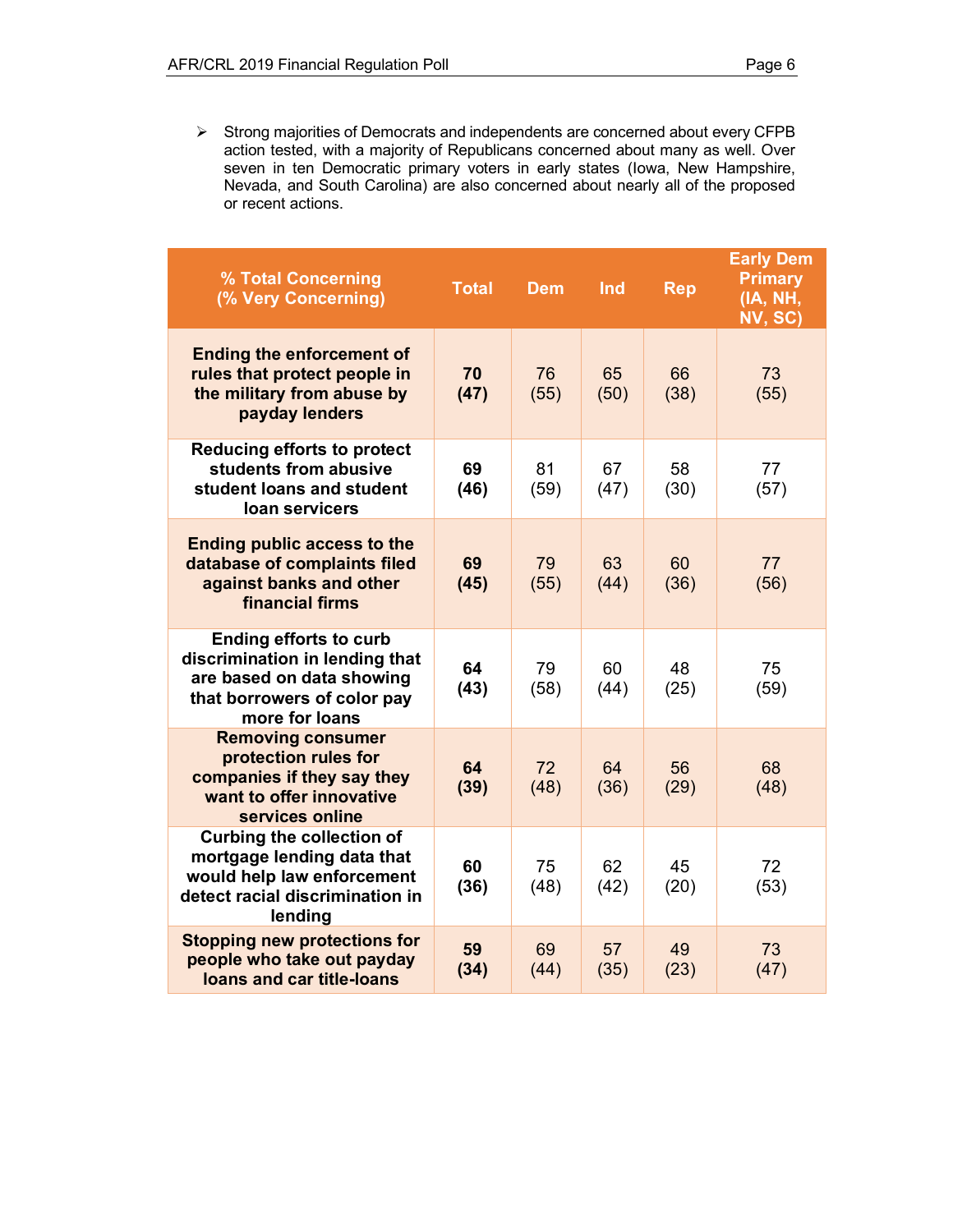**Despite the current leadership, voters still support the CFPB's mission**

 $\triangleright$  Over three in four voters (76%) favor the mission of the CFPB when it is described to them, including majorities of voters across parties.10 This figure reflects support from 85% of Democrats, 73% of independents, and 70% of Republicans.



 $\triangleright$  We presented voters an argument advocating for the CFPB that draws parallels to regulations that protect consumers in other industries (rules on food, appliances, and automobiles), against a counter-argument that describes the CFPB as an unaccountable bureaucracy and an example of job-killing big government. A strong majority (61%) of voters side with the CFPB after hearing both arguments. Support is highest among Democrats and early Democratic Primary voters, who both reach 76% support, with a substantial majority of independents (58%) and nearly half of Republicans (46%) also in support.<sup>11</sup>



  $10$  The Consumer Financial Protection Bureau, or CFPB, is the first federal agency whose mission is protecting consumers when they use mortgages, credit cards, bank accounts, and other financial products and services. Its mission includes preventing deceptive, unfair and abusive lending and collection practices by banks and other companies. From what you know about the mission of the Consumer Financial Protection Bureau, or CFPB, would you say you favor or oppose the CFPB?

\*\*\*

<sup>&</sup>lt;sup>11</sup> Now here are a pair of statements about the Consumer Financial Protection Bureau, or CFPB. Some/other people say) We have rules to guard against unsafe meat, appliances, and automobiles. The CFPB should be there to provide similar rules for financial products. Just as it's against the rules to sell dangerous toys, it should be against the rules to sell dangerous loans and mortgages and have Wall Street interests put our savings and homes at financial risk. (Some/other people say) The Consumer Financial Protection Bureau is another unaccountable, expensive, federal bureaucracy we don't need. The bureau imposes harsh regulation on small financial businesses lacking resources to manage intrusive government oversight and cuts access to credit. This costs jobs, and impedes economic recovery. The CFPB is yet another example of out of control, big federal government. Of the two, please indicate which statement is closer to your own views, even if neither is exactly right.